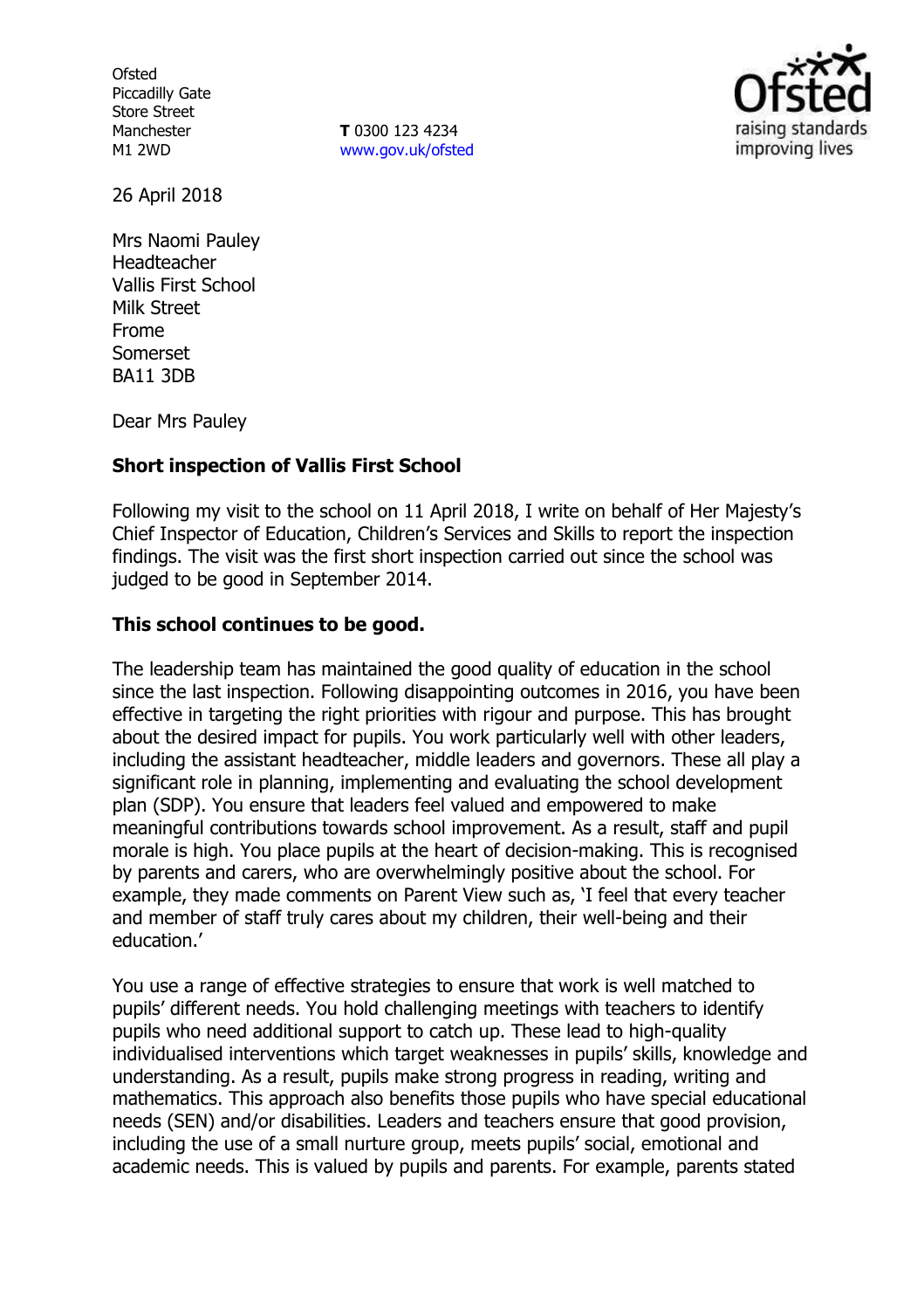

on free-text, 'Since our daughter has been put on the SEN register … her work and confidence have improved markedly.'

You are proactive in tackling weaknesses, including the areas for improvement raised at the last inspection. In particular, the focus on raising standards in writing and mathematics for prior middle-attaining pupils is leading to a greater proportion meeting the national standards. This includes in assessments at the end of key stage 1. Furthermore, your evaluation of phonics teaching led to an overhaul of how you group pupils to teach phonics. This has enabled better support for pupils in using their phonics knowledge and understanding for reading and writing.

You, and other leaders, fully recognise that there is room for further improvement. In particular, you rightly target raising achievement for disadvantaged pupils. Work in books and the school's own assessment information show that there are still some differences for pupils which need to be diminished rapidly. This includes increasing the proportion of disadvantaged pupils reaching the highest standards in reading, writing and mathematics. Furthermore, we found a limited quantity and quality of extended writing in pupils' workbooks. This, along with poor handwriting and presentation for some pupils, reduces the standard of writing overall. It also restricts the ability of a few to express themselves fluently as authors in different situations and contexts.

# **Safeguarding is effective.**

You and all leaders, including governors, are diligent and thorough in discharging your safeguarding duties. The leadership team has ensured that all safeguarding arrangements are fit for purpose. Governors are proactive in checking and evaluating safeguarding processes, systems and policies. You ensure that training for staff is timely and meets statutory requirements. As a result, you have effective and stringent measures in place to keep pupils safe. Staff are knowledgeable and demonstrate a keen sense of awareness to observe, record and communicate concerns to designated leaders quickly. In addition, you are tenacious and rigorous in challenging other professional agencies. You frequently hold them to account for their decisions and engage purposefully with them in 'going the extra mile' to keep pupils safe.

Pupils report that they feel safe. They know how to look after themselves in a range of different situations, for example when working online. Pupils say that this is a happy school, where pupils are well behaved. They are aware of the different forms of bullying and say that they are rare. However, if bullying does happen, pupils trust staff and feel that it is dealt with quickly. Safeguarding is regarded as 'everyone's responsibility', which is reflected in the culture and ethos of the running of the school.

## **Inspection findings**

■ The first key line of enquiry focused on how well leaders are raising the achievement of disadvantaged pupils. You have robust systems and processes for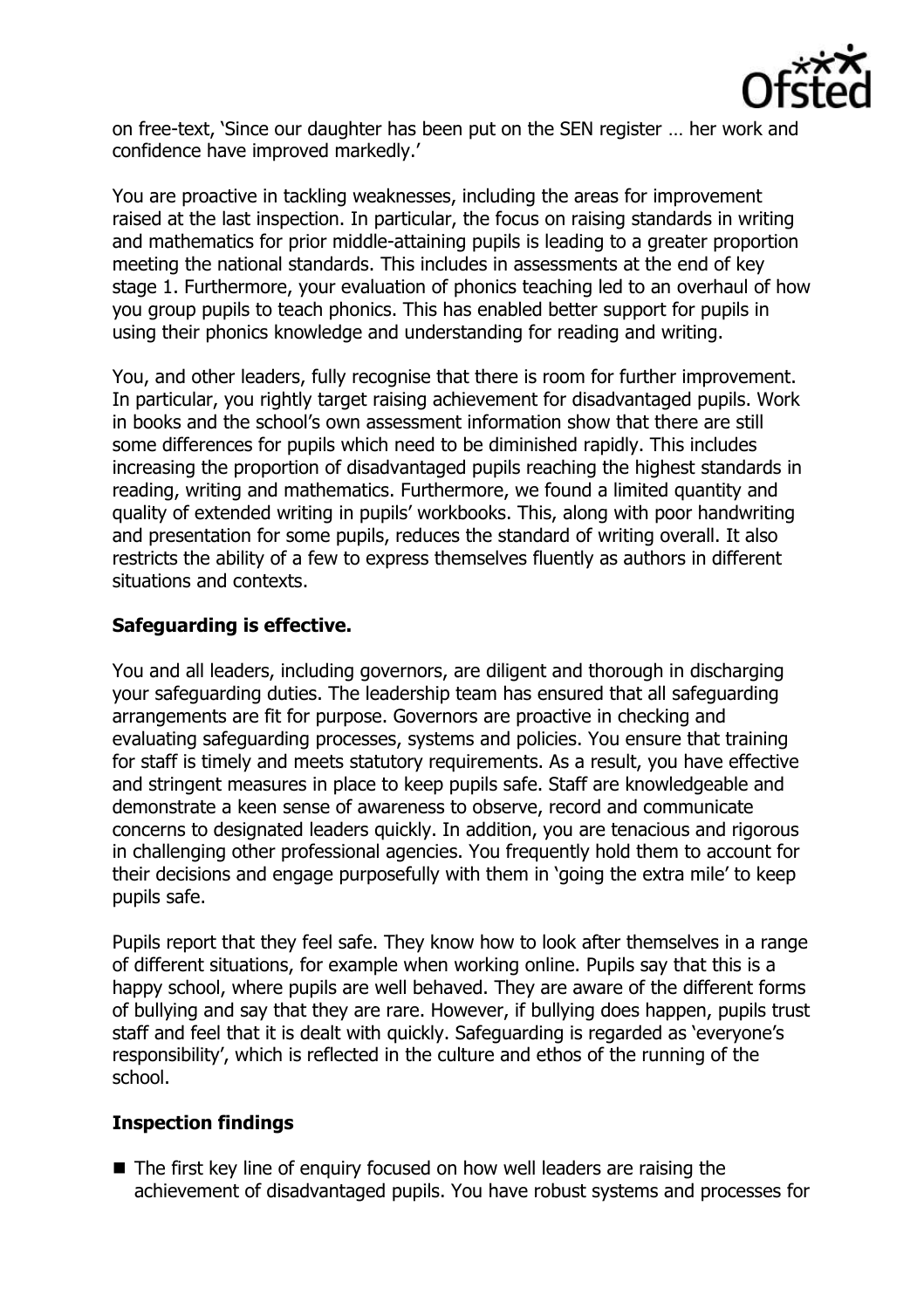

identifying pupils who are falling behind. You know the journey of each disadvantaged pupil and use this to provide ongoing and often individualised support. Teachers' plans and actions take account of pupils' progress to ensure that support is well targeted to meet pupils' needs. As a result, disadvantaged pupils are being helped to overcome barriers and to make strong progress, often from low starting points.

- Case studies and a range of other evidence provide robust accounts of the highquality care and nurture provided to ensure that disadvantaged pupils are supported emotionally and socially. Specialist staff, including those with pastoral responsibilities, work well to help pupils settle to make strides in their academic progress.
- Overall, there are still too few disadvantaged pupils consistently meeting, or exceeding, national expectations in reading, writing and mathematics. Your strategy for raising the achievement of disadvantaged pupils is fit for purpose. However, plans sometimes lack precision in terms of clear success criteria and timings related to pupils' outcomes. This prevents leaders, including governors, from intervening sooner to boost the achievement of key groups and cohorts.
- My second line of enquiry evaluated the impact of actions to improve outcomes for prior middle-attaining pupils. Information from the key stage 1 tests and assessments in 2017 show that middle-attaining pupils are making strong progress towards national expectations. More pupils attained the highest standards, especially in reading. This is due to your high expectations and checks on pupils' progress. One notable strength is the extent to which pupils are involved in evaluating their own learning. This enables them to take greater responsibility for correcting and improving their own work and in developing good habits and attitudes to learning.
- You have targeted training and development for staff in the right areas to improve pupils' outcomes. In particular the school's new agreed calculations policy is helping to improve pupils' fluency in mathematics. Similarly, writing is being developed through your work with Frome Learning Partnership (FLP), focusing on mastery and providing pupils with an approach to deepen their skills. Pupils are gaining confidence in writing, and their use of grammar is often a strength.
- We noted, however, that there are some areas which are slowing pupils' progress, often towards the highest standards in writing. Pupils are not always being provided with enough high-quality opportunities to write at length in order to apply and deepen their writing skills. Inconsistent and poor handwriting prevents pupils from writing with fluency, speed and legibility. Weaknesses in spelling for some pupils in Years 3 and 4 detract from the overall standards and quality of writing seen in pupils' workbooks.
- Teachers check pupils' phonic knowledge and understanding regularly against age-appropriate expectations. Their assessments are accurate and used to plan appropriate next steps, including interventions for pupils who need them. Teaching assistants also play a crucial role in teaching and assessing pupils. You have responded to specific advice from literacy consultants about how to organise and manage pupil groups effectively, especially to meet the different abilities within phonics sessions. This has been pivotal in raising standards,